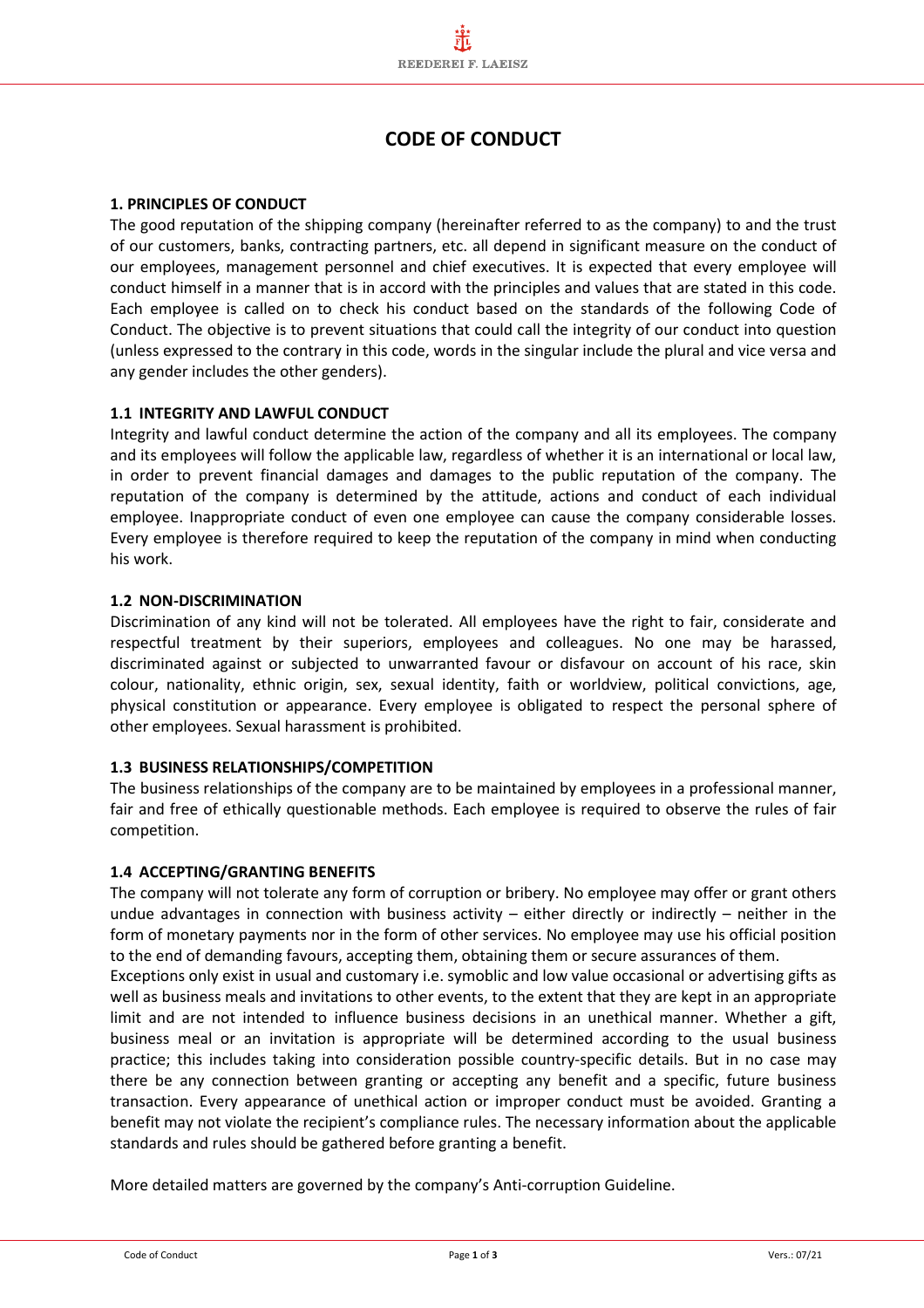#### **1.5 CONFLICTS OF INTEREST**

All employees are required to make their business decisions in the best interest of the company. Conflicts of interest always exist if an employee pursues his own interests at the cost of the company. The employee must immediately report any conflict of interest to his superior or to the Compliance-Officer. A conflict of interest can for example arise if an employee or his family members is involved in activities that compromise his objectivity at work. Such activities can include for example sideemployment with suppliers, service providers and competitors.

#### **1.6 CONFIDENTIALITY /DATA PROTECTION**

Matters involving the company and its business partners must be kept confidential.

If, due to his position at the company, an employee receives information about the company or its customers, suppliers or other business partners that is identified as confidential or of which it is to be assumed that it is not to be public knowledge, the employee must treat it as confidential and protect it from unauthorised access by third parties and unconcerned employees of the company. Typically commercial and business secrets (e.g. information about sales, profits of a company) as well as nonpublished figures and information from reporting and accounting count as confidential information. He may only share it with persons who are authorised to have it due to their employment position such as superiors, other employees or external contracting partners.

The employees are obligated to observe the provision of law governing data protection and confidentiality and actively contribute to reliably protecting personal data from unauthorised access by third parties. Personal data may only be collected, processed and used to the extent that this is necessary for a precisely defined purpose for the legal fulfilment of their assigned tasks. In cases of doubt the data protection officer for the company must be consulted. If any unauthorised person attempts to obtain confidential information, the employee approached must immediately inform the compliance officer.

# **1.7 HANDLING PROPERTY OF THE COMPANY**

Each employee is obligated to treat the property of the company responsibly. The property of the company must be handled carefully and with due caution.

#### **1.8 SUSTAINABILITY/ENVIRONMENTAL PROTECTION/WORKPLACE SAFETY**

The company is committed to sustainable resource management. Every employee shares responsibility for workplace safety and environmental protection in his division. Environmental pollution must be avoided or reduced to the greatest extent possible. The existing regulations concerning environmental protection, workplace safety and occcupational health and safety must be followed.

#### **1.9 CONDUCT TOWARD PUBLIC OFFICIALS AND STATE AGENCIES**

The company strives to maintain a relationship with public officials and state agencies that is characterised by cooperation and openness while preserving its own interests.

In all dealings with state agencies or public officials, take especial care to make sure that they are not promised or given any monetary payments or other benefits in order to influence the action of a civil servant or office holder. When contacted by authorities who have the responsibility to investigate and possibly prosecute violations of existing law e.g. the police, public prosecutor's office and anti-trust authorities), the executive management must be contacted immediately. These matters are governed in greater detail in the search guideline.

# **1.10 CHILD LABOUR**

The company follows a zero-tolerance policy to child labour and do not tolerate any child labour in our operations. The definition of child labour adopted by UNICEF and the International Labour Organization (ILO) especially regarding the minimum age for admission to employment is followed by the shipping company.

l,